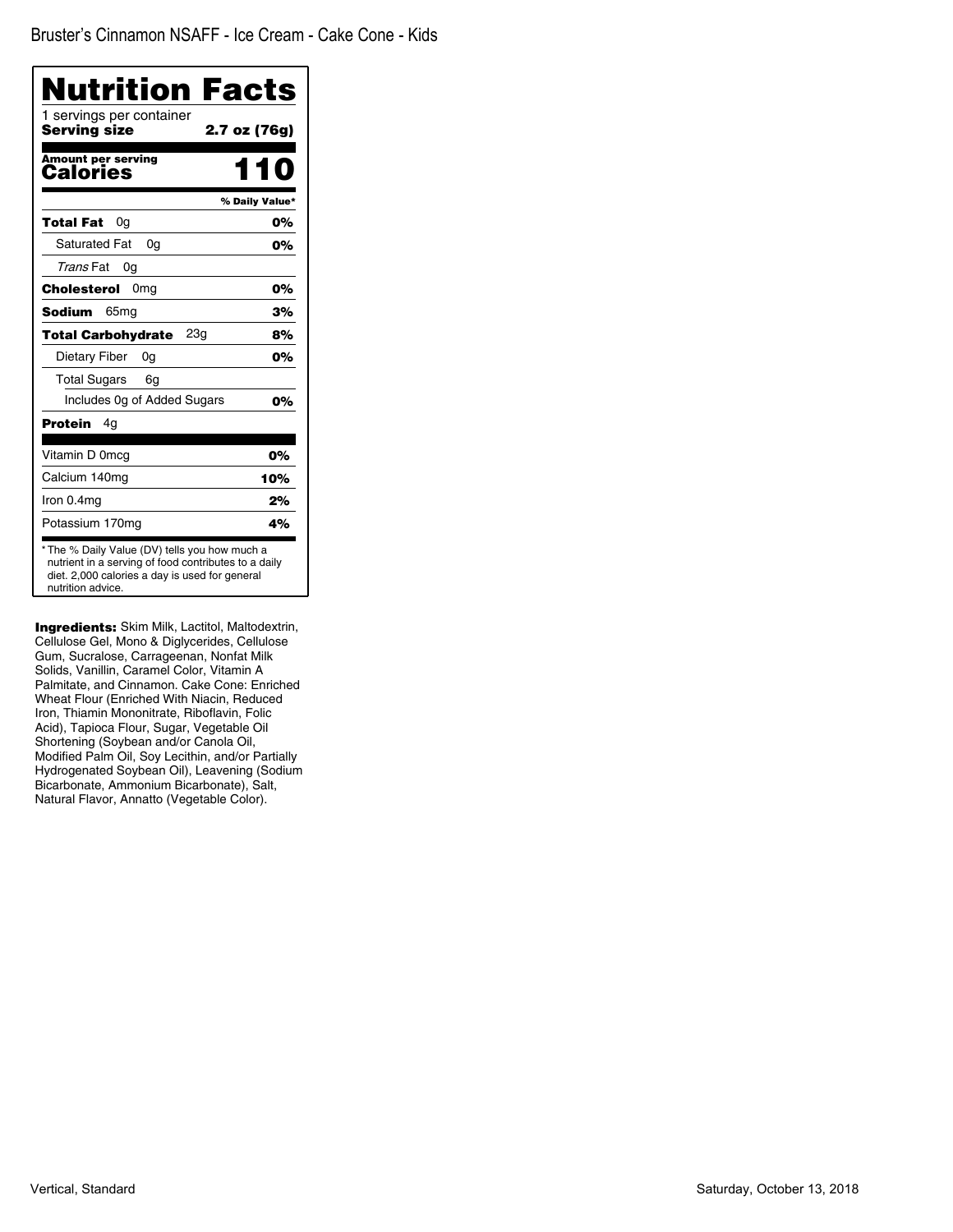| Nutrition Facts                                                                                                                                                              |                |
|------------------------------------------------------------------------------------------------------------------------------------------------------------------------------|----------------|
| 1 servings per container<br>Serving size<br>5.2 oz (146g)                                                                                                                    |                |
| <b>Amount per serving</b><br>Calories                                                                                                                                        | 200            |
|                                                                                                                                                                              | % Daily Value* |
| Total Fat<br>0a                                                                                                                                                              | 0%             |
| <b>Saturated Fat</b><br>0a                                                                                                                                                   | 0%             |
| Trans Fat<br>0a                                                                                                                                                              |                |
| Cholesterol<br>0 <sub>mg</sub>                                                                                                                                               | 0%             |
| <b>Sodium</b><br>120 <sub>mg</sub>                                                                                                                                           | 5%             |
| 42g<br><b>Total Carbohydrate</b>                                                                                                                                             | 15%            |
| Dietary Fiber<br><1a                                                                                                                                                         | 4%             |
| <b>Total Sugars</b><br>11g                                                                                                                                                   |                |
| Includes Og of Added Sugars                                                                                                                                                  | 0%             |
| Protein<br>7g                                                                                                                                                                |                |
| Vitamin D 0mcg                                                                                                                                                               | 0%             |
| Calcium 280mg                                                                                                                                                                | 20%            |
| Iron 0.4mg                                                                                                                                                                   | 2%             |
| Potassium 330mg                                                                                                                                                              | 8%             |
| * The % Daily Value (DV) tells you how much a<br>nutrient in a serving of food contributes to a daily<br>diet. 2,000 calories a day is used for general<br>nutrition advice. |                |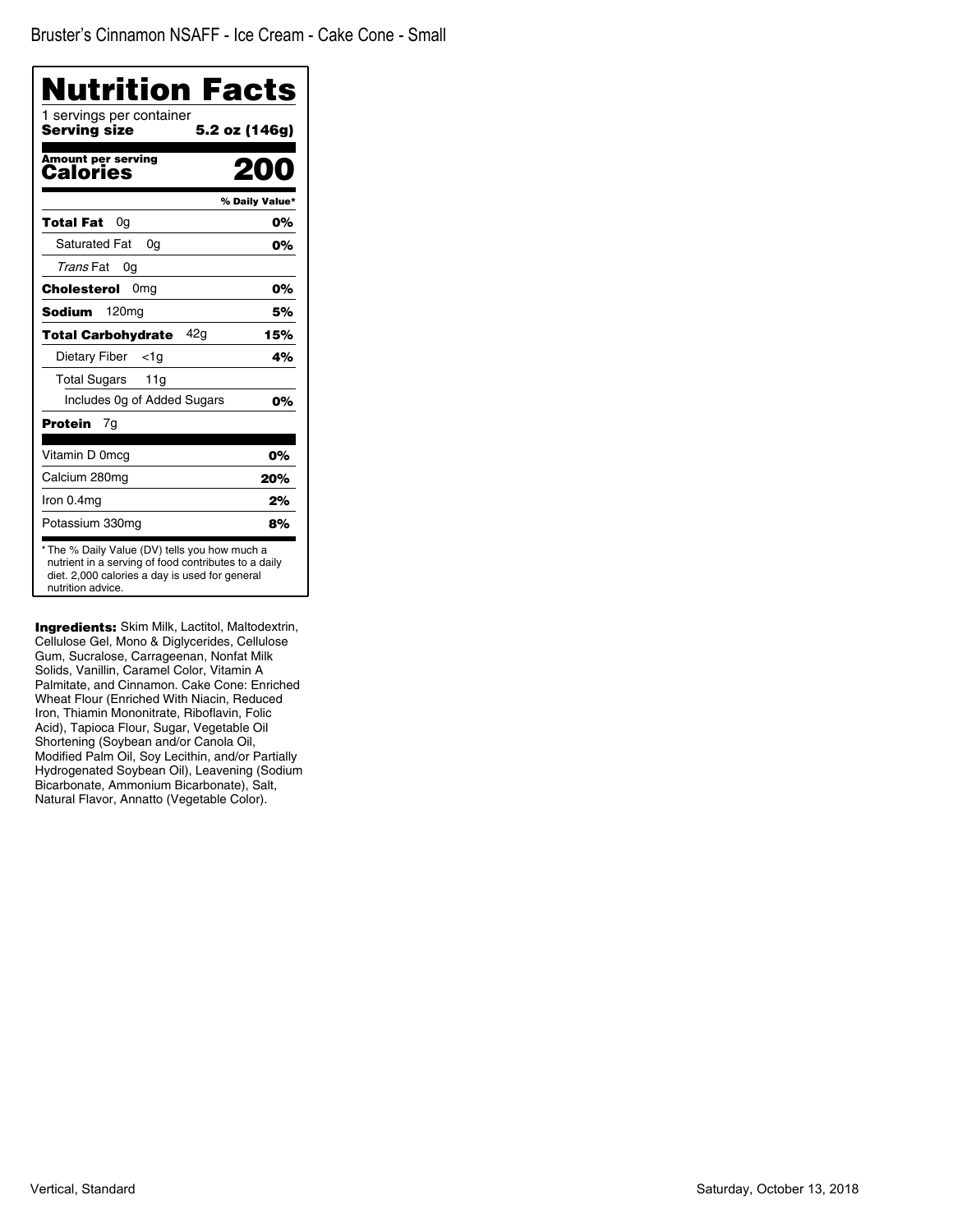| Nutrition Facts                          |                |
|------------------------------------------|----------------|
| 1 servings per container<br>Serving size | 7.7 oz (216g)  |
| Amount per serving<br>Calories           |                |
|                                          | % Daily Value* |
| 0g<br>Total Fat                          | 0%             |
| <b>Saturated Fat</b><br>0a               | 0%             |
| Trans Fat<br>0g                          |                |
| Cholesterol<br>0 <sub>mg</sub>           | 0%             |
| 180 <sub>mg</sub><br>Sodium              | 8%             |
| 60g<br><b>Total Carbohydrate</b>         | 22%            |
| Dietary Fiber<br>1g                      | 4%             |
| <b>Total Sugars</b><br>17 <sub>q</sub>   |                |
| Includes Og of Added Sugars              | 0%             |
| <b>Protein</b><br>11g                    |                |
| Vitamin D 0mcq                           | 0%             |
| Calcium 420mg                            | 30%            |
| Iron 0.4mg                               | 2%             |
| Potassium 500mg                          | 10%            |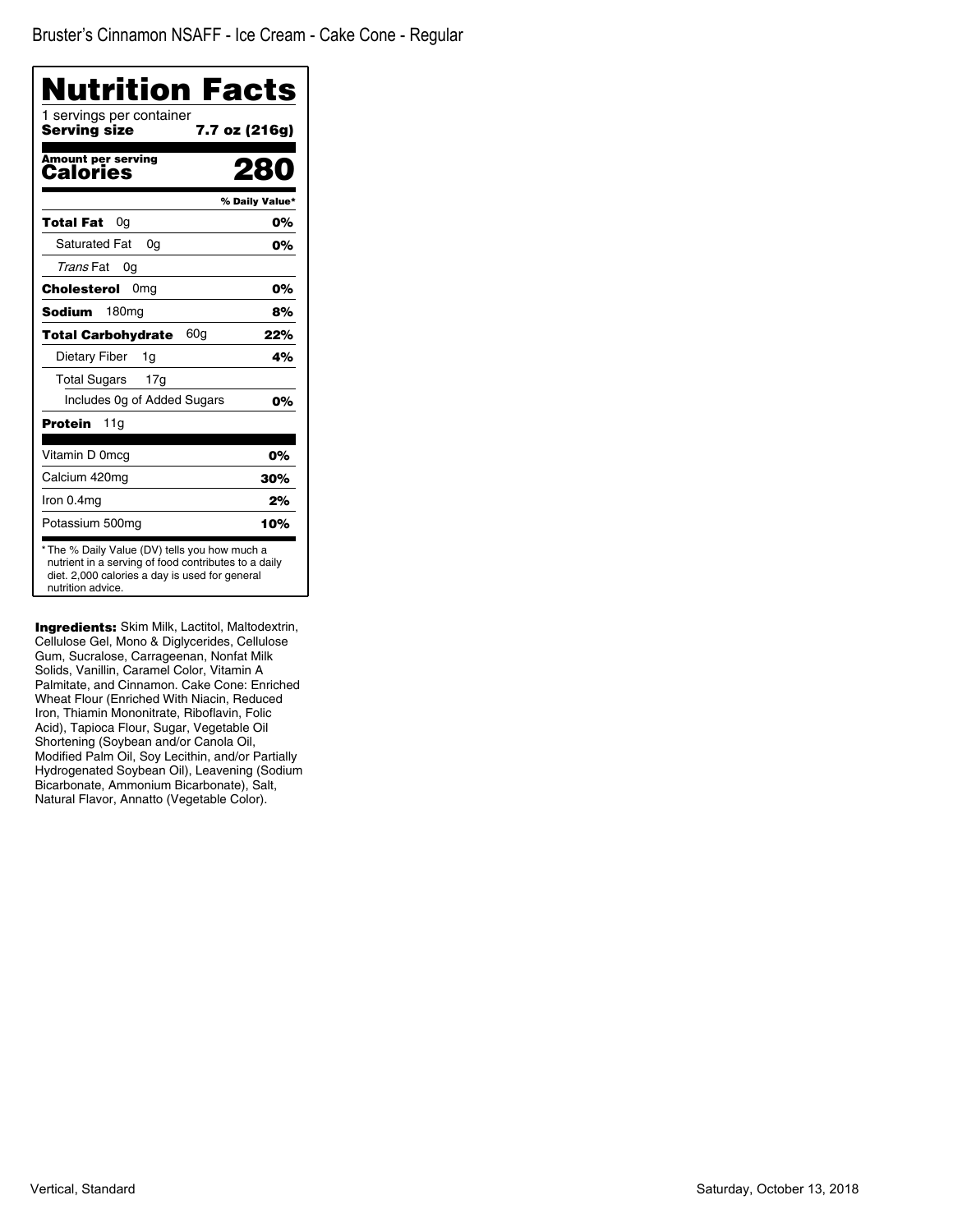| Nutrition Facts                                                                                                                                                              |                |
|------------------------------------------------------------------------------------------------------------------------------------------------------------------------------|----------------|
| 1 servings per container<br>Serving size<br>10.2 oz (286g)                                                                                                                   |                |
| <b>Amount per serving</b><br>Calories                                                                                                                                        | 370            |
|                                                                                                                                                                              | % Daily Value* |
| Total Fat<br>0g                                                                                                                                                              | 0%             |
| <b>Saturated Fat</b><br>0g                                                                                                                                                   | 0%             |
| Trans Fat<br>0g                                                                                                                                                              |                |
| Cholesterol<br>0 <sub>mg</sub>                                                                                                                                               | 0%             |
| <b>Sodium</b><br>230mg                                                                                                                                                       | 10%            |
| 78g<br><b>Total Carbohydrate</b>                                                                                                                                             | 28%            |
| Dietary Fiber<br>2 <sub>q</sub>                                                                                                                                              | 7%             |
| <b>Total Sugars</b><br>22g                                                                                                                                                   |                |
| Includes Og of Added Sugars                                                                                                                                                  | 0%             |
| Protein<br>14a                                                                                                                                                               |                |
| Vitamin D 0mcg                                                                                                                                                               | 0%             |
| Calcium 560mg                                                                                                                                                                | 45%            |
| Iron 0.4mg                                                                                                                                                                   | 2%             |
| Potassium 660mg                                                                                                                                                              | 15%            |
| * The % Daily Value (DV) tells you how much a<br>nutrient in a serving of food contributes to a daily<br>diet. 2,000 calories a day is used for general<br>nutrition advice. |                |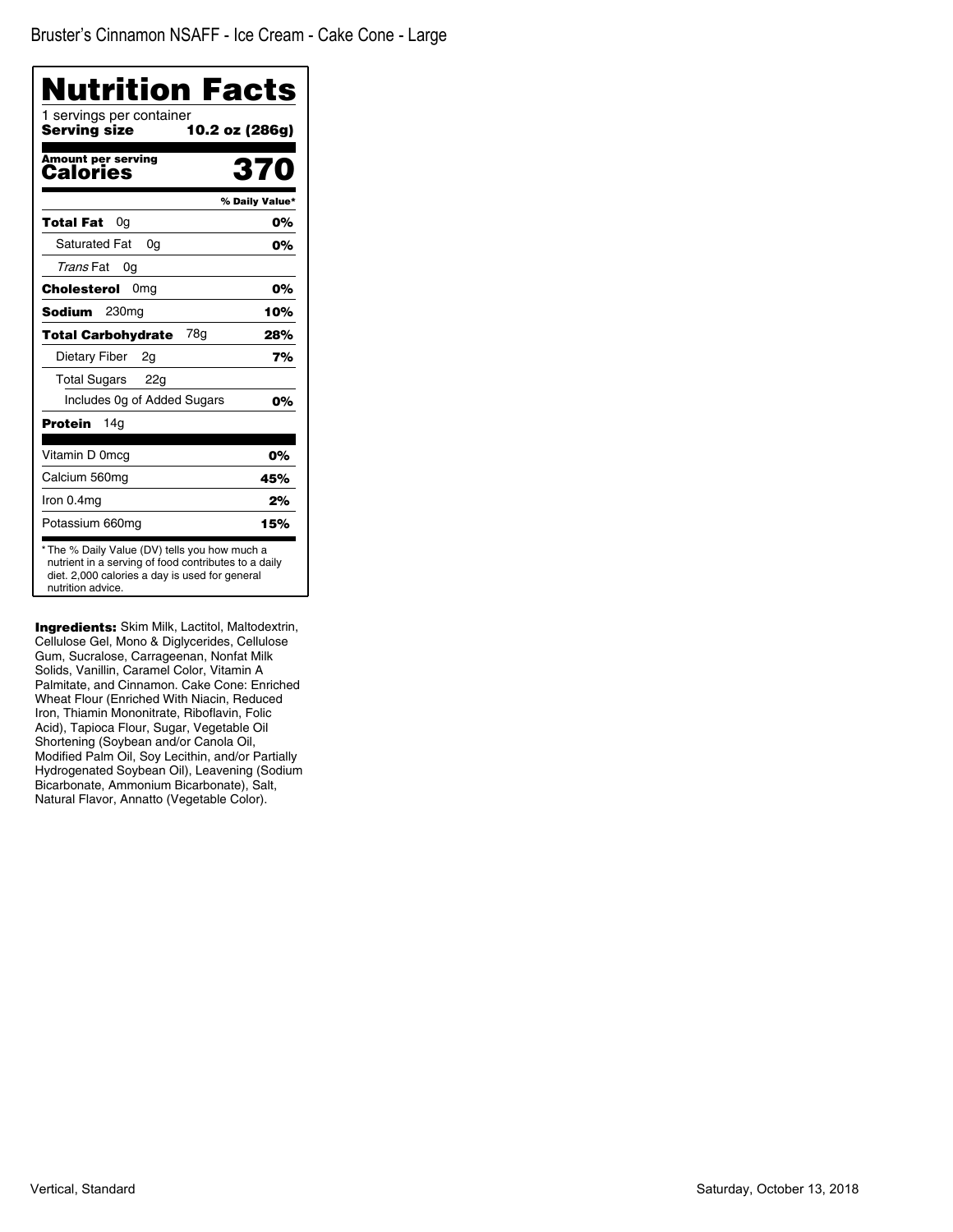| Nutrition Facts                                                                                                                                                              |                |
|------------------------------------------------------------------------------------------------------------------------------------------------------------------------------|----------------|
| 1 servings per container<br><b>Serving size</b>                                                                                                                              | 2.5 oz (70g)   |
| <b>Amount per serving</b><br>Calories                                                                                                                                        |                |
|                                                                                                                                                                              | % Daily Value* |
| Total Fat<br>0g                                                                                                                                                              | 0%             |
| <b>Saturated Fat</b><br>0g                                                                                                                                                   | 0%             |
| Trans Fat<br>0g                                                                                                                                                              |                |
| <b>Cholesterol</b><br>0 <sub>mg</sub>                                                                                                                                        | 0%             |
| Sodium<br>55 <sub>mg</sub>                                                                                                                                                   | 2%             |
| 18 <sub>q</sub><br><b>Total Carbohydrate</b>                                                                                                                                 | 7%             |
| Dietary Fiber<br>0a                                                                                                                                                          | 0%             |
| <b>Total Sugars</b><br>6g                                                                                                                                                    |                |
| Includes Og of Added Sugars                                                                                                                                                  | 0%             |
| Protein<br>Зq                                                                                                                                                                |                |
| Vitamin D 0mcg                                                                                                                                                               | 0%             |
| Calcium 140mg                                                                                                                                                                | 10%            |
| Iron 0mg                                                                                                                                                                     | 0%             |
| Potassium 160mg                                                                                                                                                              | 4%             |
| * The % Daily Value (DV) tells you how much a<br>nutrient in a serving of food contributes to a daily<br>diet. 2,000 calories a day is used for general<br>nutrition advice. |                |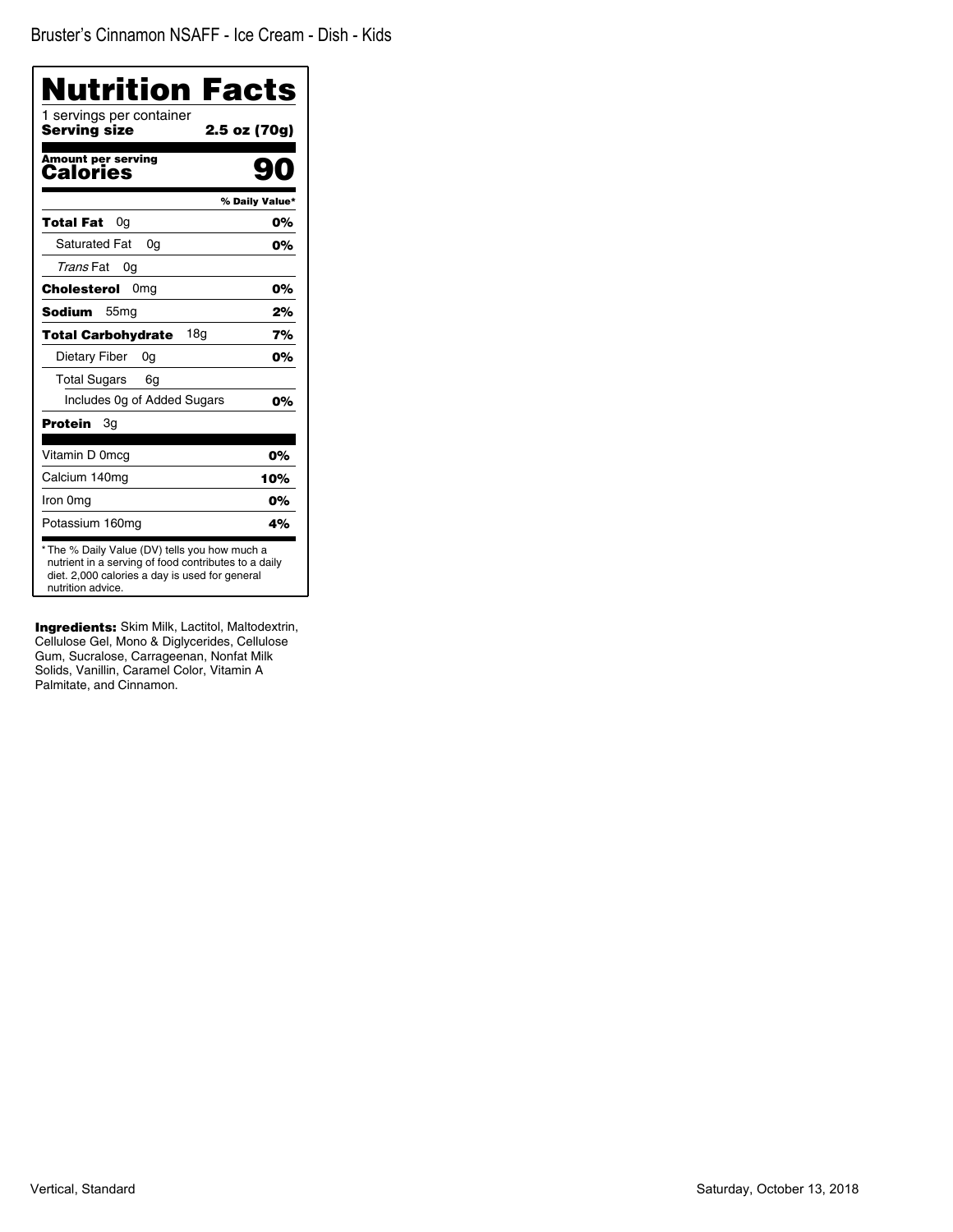| Nutrition Facts<br>1 servings per container                                                                                                                                  |                |
|------------------------------------------------------------------------------------------------------------------------------------------------------------------------------|----------------|
| Serving size                                                                                                                                                                 | 5 oz (140g)    |
| Amount per serving<br>Calories                                                                                                                                               | 170            |
|                                                                                                                                                                              | % Daily Value* |
| Total Fat<br>0g                                                                                                                                                              | 0%             |
| <b>Saturated Fat</b><br>0g                                                                                                                                                   | 0%             |
| Trans Fat<br>0g                                                                                                                                                              |                |
| Cholesterol<br>0 <sub>mg</sub>                                                                                                                                               | 0%             |
| 110 <sub>mg</sub><br><b>Sodium</b>                                                                                                                                           | 5%             |
| 37g<br><b>Total Carbohydrate</b>                                                                                                                                             | 13%            |
| Dietary Fiber<br>$<$ 1g                                                                                                                                                      | 4%             |
| <b>Total Sugars</b><br>11g                                                                                                                                                   |                |
| Includes Og of Added Sugars                                                                                                                                                  | 0%             |
| <b>Protein</b><br>7g                                                                                                                                                         |                |
| Vitamin D 0mcg                                                                                                                                                               | 0%             |
| Calcium 280mg                                                                                                                                                                | 20%            |
| Iron 0mg                                                                                                                                                                     | 0%             |
| Potassium 320mg                                                                                                                                                              | 6%             |
| * The % Daily Value (DV) tells you how much a<br>nutrient in a serving of food contributes to a daily<br>diet. 2,000 calories a day is used for general<br>nutrition advice. |                |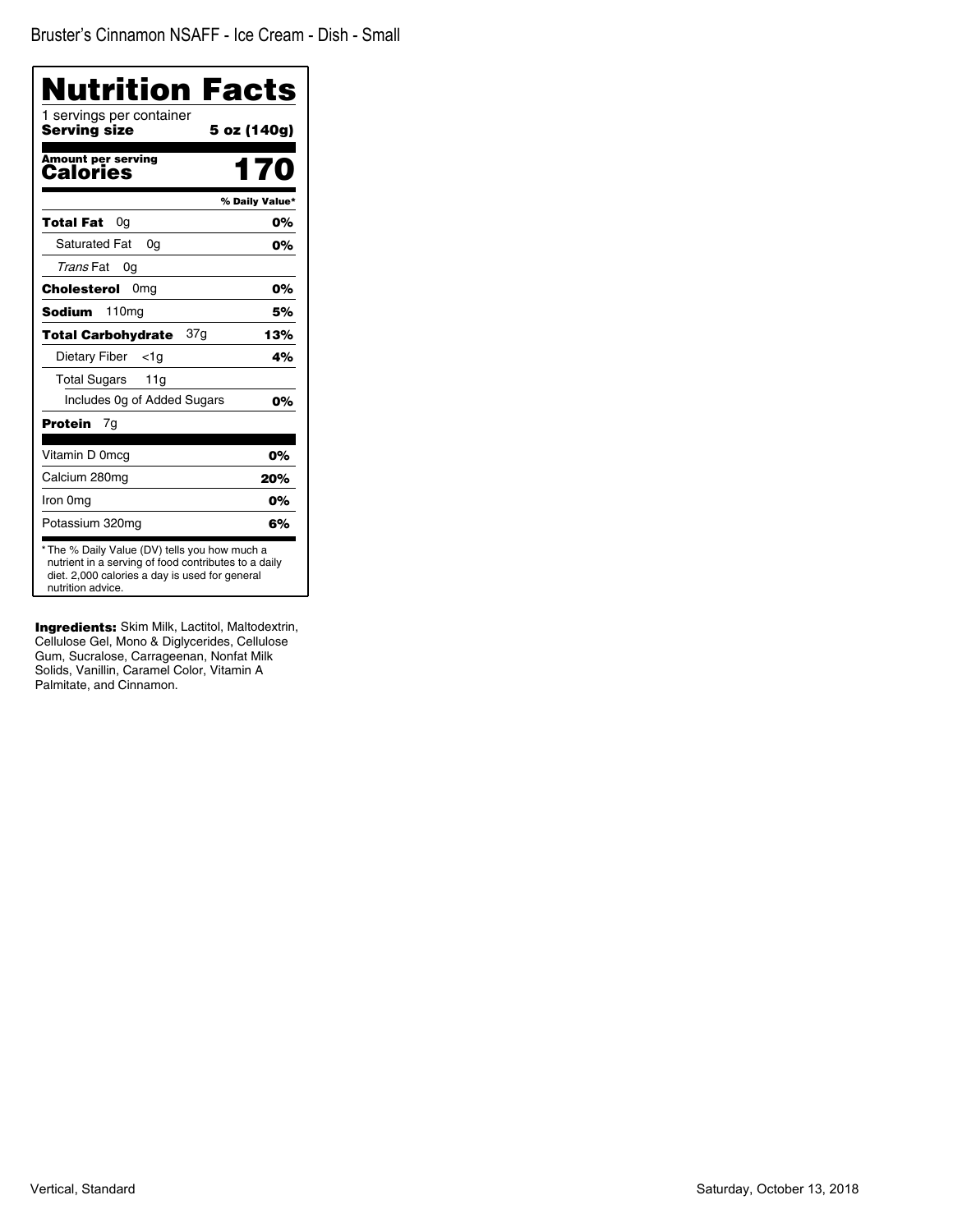| Nutrition Facts<br>1 servings per container<br>Serving size<br>7.5 oz (210g)                                                                                                 |                |
|------------------------------------------------------------------------------------------------------------------------------------------------------------------------------|----------------|
| <b>Amount per serving</b><br>Calories                                                                                                                                        | 260            |
|                                                                                                                                                                              | % Daily Value* |
| Total Fat<br>0a                                                                                                                                                              | 0%             |
| Saturated Fat<br>0a                                                                                                                                                          | 0%             |
| Trans Fat<br>0g                                                                                                                                                              |                |
| Cholesterol<br>0 <sub>mg</sub>                                                                                                                                               | 0%             |
| 170 <sub>mg</sub><br>Sodium                                                                                                                                                  | 7%             |
| 55q<br><b>Total Carbohydrate</b>                                                                                                                                             | 20%            |
| Dietary Fiber<br>1g                                                                                                                                                          | 4%             |
| <b>Total Sugars</b><br>17g                                                                                                                                                   |                |
| Includes Og of Added Sugars                                                                                                                                                  | 0%             |
| <b>Protein</b><br>10 <sub>q</sub>                                                                                                                                            |                |
| Vitamin D 0mcq                                                                                                                                                               | 0%             |
| Calcium 420mg                                                                                                                                                                | 30%            |
| Iron 0mg                                                                                                                                                                     | 0%             |
| Potassium 490mg                                                                                                                                                              | 10%            |
| * The % Daily Value (DV) tells you how much a<br>nutrient in a serving of food contributes to a daily<br>diet. 2,000 calories a day is used for general<br>nutrition advice. |                |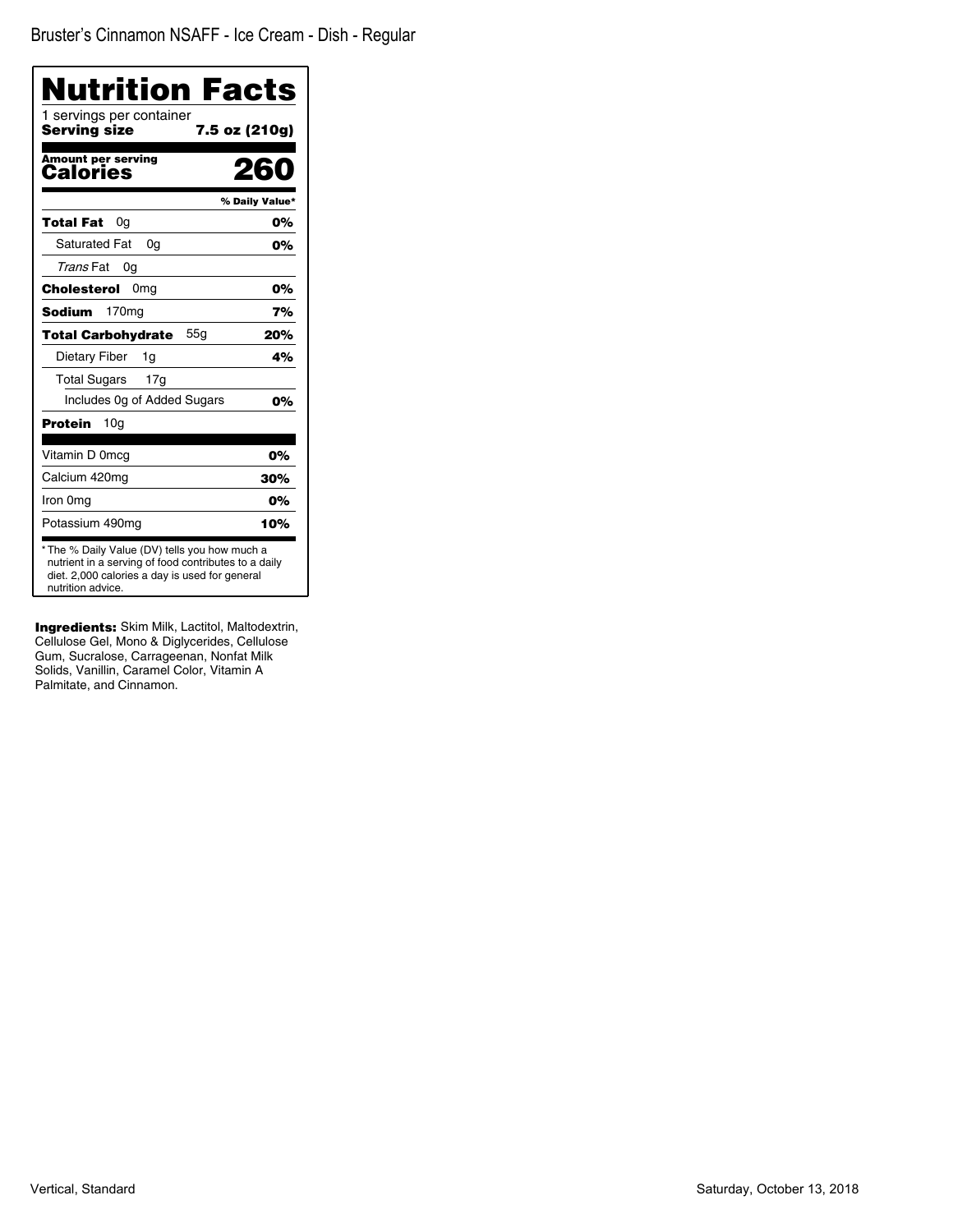| Nutrition Facts                                                                                                                                                              |                |
|------------------------------------------------------------------------------------------------------------------------------------------------------------------------------|----------------|
| 1 servings per container<br>Serving size<br>10 oz (280g)                                                                                                                     |                |
| <b>Amount per serving</b><br>Calories                                                                                                                                        | 350            |
|                                                                                                                                                                              | % Daily Value* |
| Total Fat<br>0g                                                                                                                                                              | 0%             |
| <b>Saturated Fat</b><br>0g                                                                                                                                                   | 0%             |
| Trans Fat<br>0g                                                                                                                                                              |                |
| <b>Cholesterol</b><br>0 <sub>mg</sub>                                                                                                                                        | 0%             |
| <b>Sodium</b><br>220mg                                                                                                                                                       | 10%            |
| 73g<br><b>Total Carbohydrate</b>                                                                                                                                             | 27%            |
| Dietary Fiber<br>2g                                                                                                                                                          | 7%             |
| <b>Total Sugars</b><br>22g                                                                                                                                                   |                |
| Includes Og of Added Sugars                                                                                                                                                  | 0%             |
| Protein<br>14a                                                                                                                                                               |                |
| Vitamin D 0mcq                                                                                                                                                               | 0%             |
| Calcium 560mg                                                                                                                                                                | 45%            |
| Iron 0mg                                                                                                                                                                     | 0%             |
| Potassium 650mg                                                                                                                                                              | 15%            |
| * The % Daily Value (DV) tells you how much a<br>nutrient in a serving of food contributes to a daily<br>diet. 2,000 calories a day is used for general<br>nutrition advice. |                |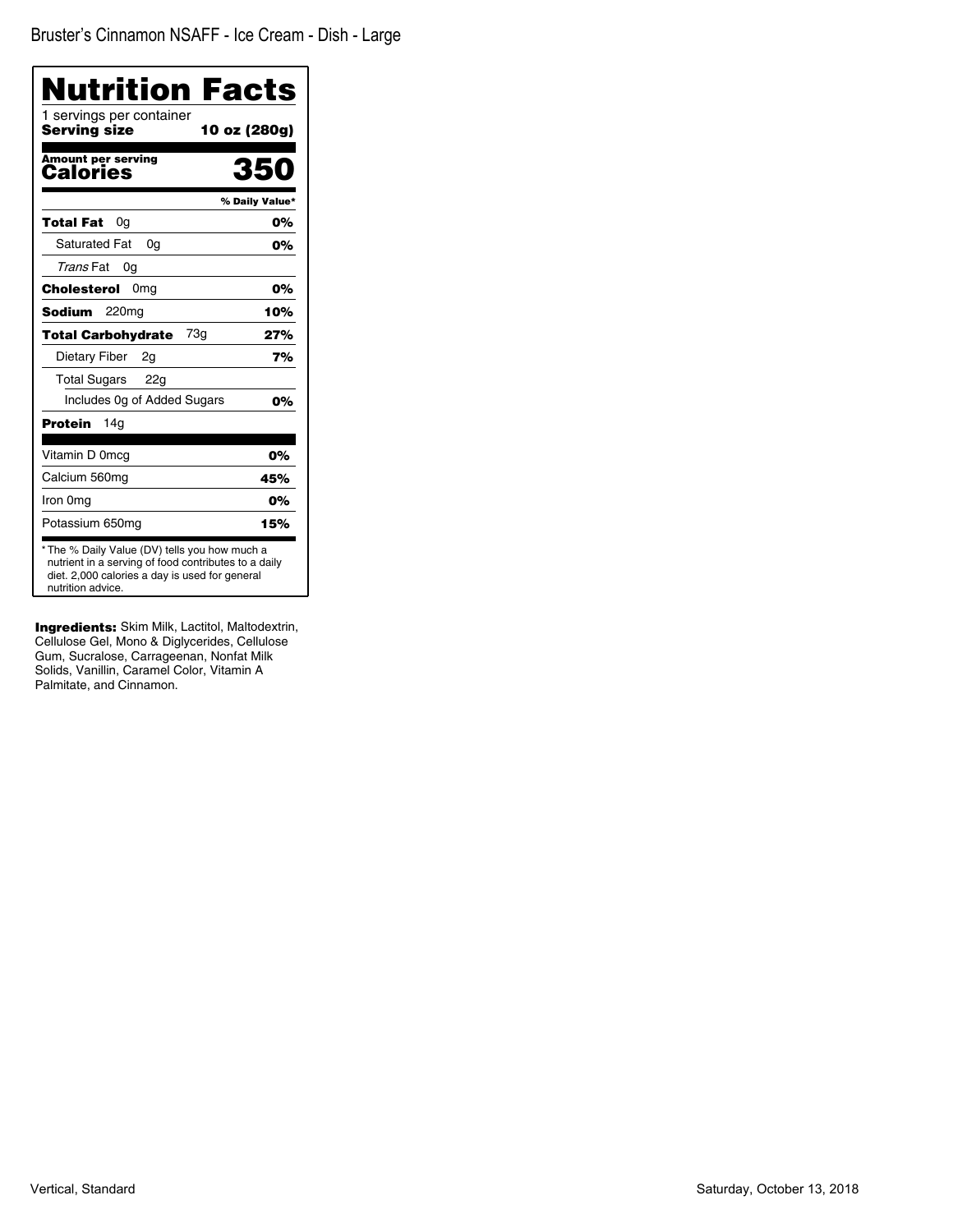| Nutrition Facts                                                                                                                                                              |                |
|------------------------------------------------------------------------------------------------------------------------------------------------------------------------------|----------------|
| 1 servings per container<br>Serving size                                                                                                                                     | 3 oz (83g)     |
| <b>Amount per serving</b><br>Calories                                                                                                                                        | 140            |
|                                                                                                                                                                              | % Daily Value* |
| Total Fat<br>0g                                                                                                                                                              | 0%             |
| <b>Saturated Fat</b><br>0a                                                                                                                                                   | 0%             |
| Trans Fat<br>0a                                                                                                                                                              |                |
| 0 <sub>mg</sub><br>Cholesterol                                                                                                                                               | 0%             |
| <b>Sodium</b><br>75 <sub>mg</sub>                                                                                                                                            | 3%             |
| 30g<br><b>Total Carbohydrate</b>                                                                                                                                             | 11%            |
| Dietary Fiber<br>0g                                                                                                                                                          | 0%             |
| <b>Total Sugars</b><br>9g                                                                                                                                                    |                |
| Includes 3g of Added Sugars                                                                                                                                                  | 6%             |
| Protein<br>4g                                                                                                                                                                |                |
| Vitamin D 0mcg                                                                                                                                                               | 0%             |
| Calcium 160mg                                                                                                                                                                | 10%            |
| Iron 0.4mg                                                                                                                                                                   | 2%             |
| Potassium 180mg                                                                                                                                                              | 4%             |
| * The % Daily Value (DV) tells you how much a<br>nutrient in a serving of food contributes to a daily<br>diet. 2,000 calories a day is used for general<br>nutrition advice. |                |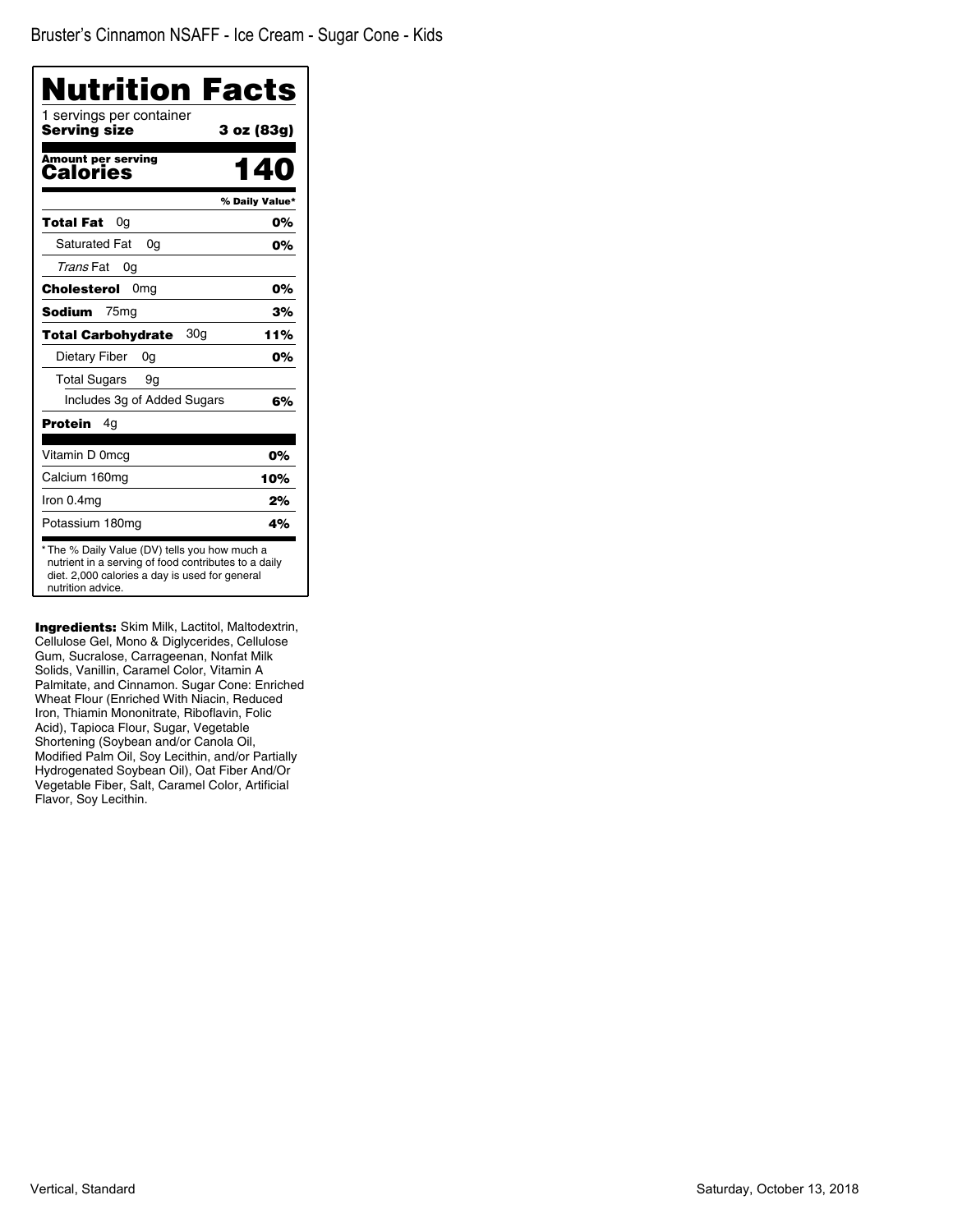| Nutrition Facts<br>1 servings per container |                |
|---------------------------------------------|----------------|
| Serving size                                | 5.5 oz (153g)  |
| <b>Amount per serving</b><br>Calories       |                |
|                                             | % Daily Value* |
| Total Fat<br>0g                             | 0%             |
| <b>Saturated Fat</b><br>0a                  | 0%             |
| Trans Fat<br>0g                             |                |
| Cholesterol<br>0mg                          | 0%             |
| 130 <sub>mq</sub><br>Sodium                 | 6%             |
| 49a<br><b>Total Carbohydrate</b>            | 18%            |
| Dietary Fiber<br><1a                        | 4%             |
| <b>Total Sugars</b><br>14g                  |                |
| Includes 3g of Added Sugars                 | 6%             |
| Protein<br>7g                               |                |
| Vitamin D 0mcg                              | 0%             |
| Calcium 300mg                               | 25%            |
| Iron 0.4mg                                  | 2%             |
| Potassium 340mg                             | 8%             |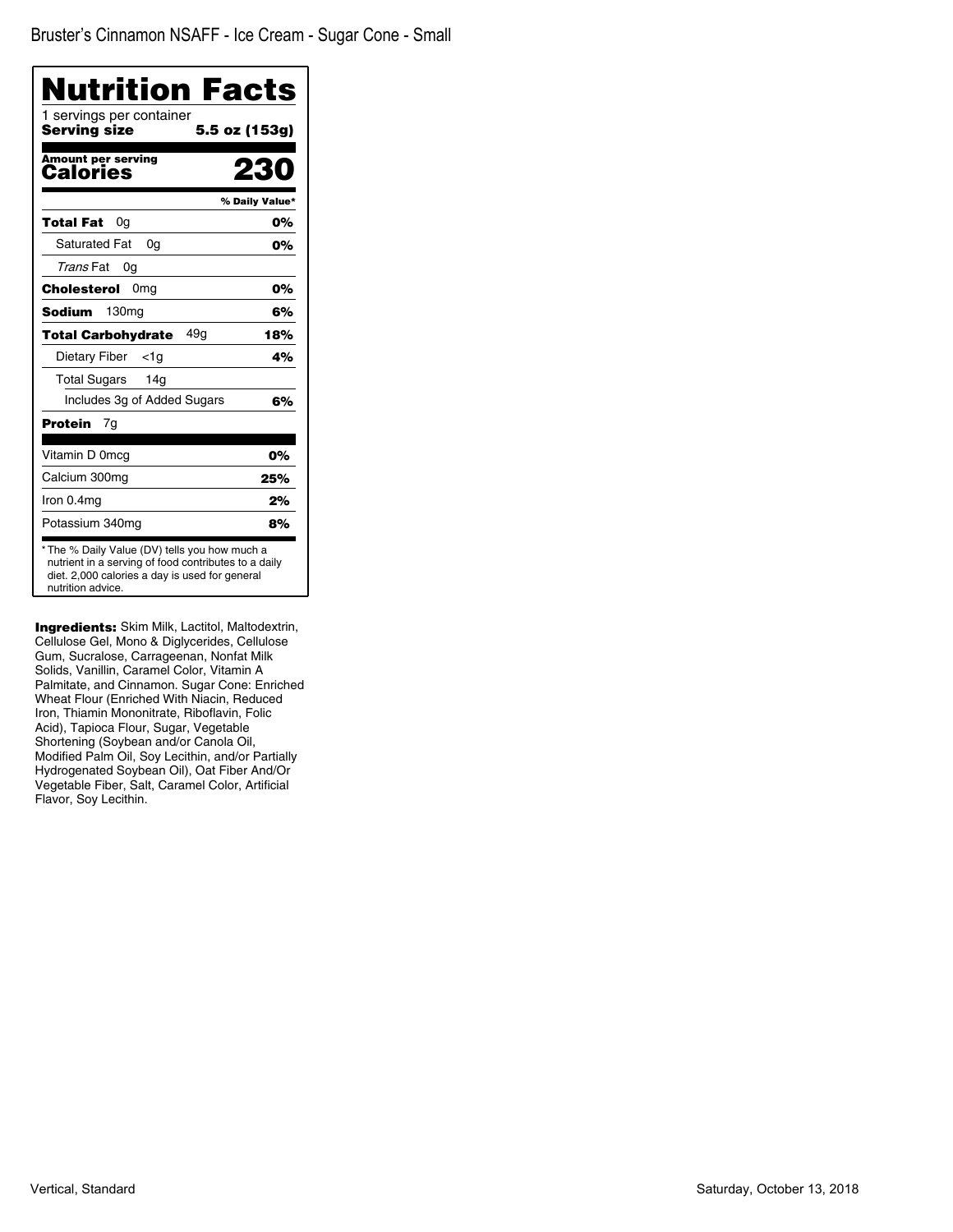| Nutrition Facts                                                                                                                                                              |                |
|------------------------------------------------------------------------------------------------------------------------------------------------------------------------------|----------------|
| 1 servings per container<br>Serving size                                                                                                                                     | 8 oz (223g)    |
| <b>Amount per serving</b><br>Calories                                                                                                                                        | 310            |
|                                                                                                                                                                              | % Daily Value* |
| Total Fat<br>0a                                                                                                                                                              | 0%             |
| <b>Saturated Fat</b><br>0a                                                                                                                                                   | 0%             |
| Trans Fat<br>0g                                                                                                                                                              |                |
| 0 <sub>mg</sub><br>Cholesterol                                                                                                                                               | 0%             |
| Sodium<br>190 <sub>mg</sub>                                                                                                                                                  | 8%             |
| <b>Total Carbohydrate</b><br>67g                                                                                                                                             | 24%            |
| Dietary Fiber<br>1g                                                                                                                                                          | 4%             |
| <b>Total Sugars</b><br>20 <sub>g</sub>                                                                                                                                       |                |
| Includes 3g of Added Sugars                                                                                                                                                  | 6%             |
| Protein<br>11g                                                                                                                                                               |                |
| Vitamin D 0mcg                                                                                                                                                               | 0%             |
| Calcium 440mg                                                                                                                                                                | 35%            |
| Iron 0.4mg                                                                                                                                                                   | 2%             |
| Potassium 510mg                                                                                                                                                              | 10%            |
| * The % Daily Value (DV) tells you how much a<br>nutrient in a serving of food contributes to a daily<br>diet. 2,000 calories a day is used for general<br>nutrition advice. |                |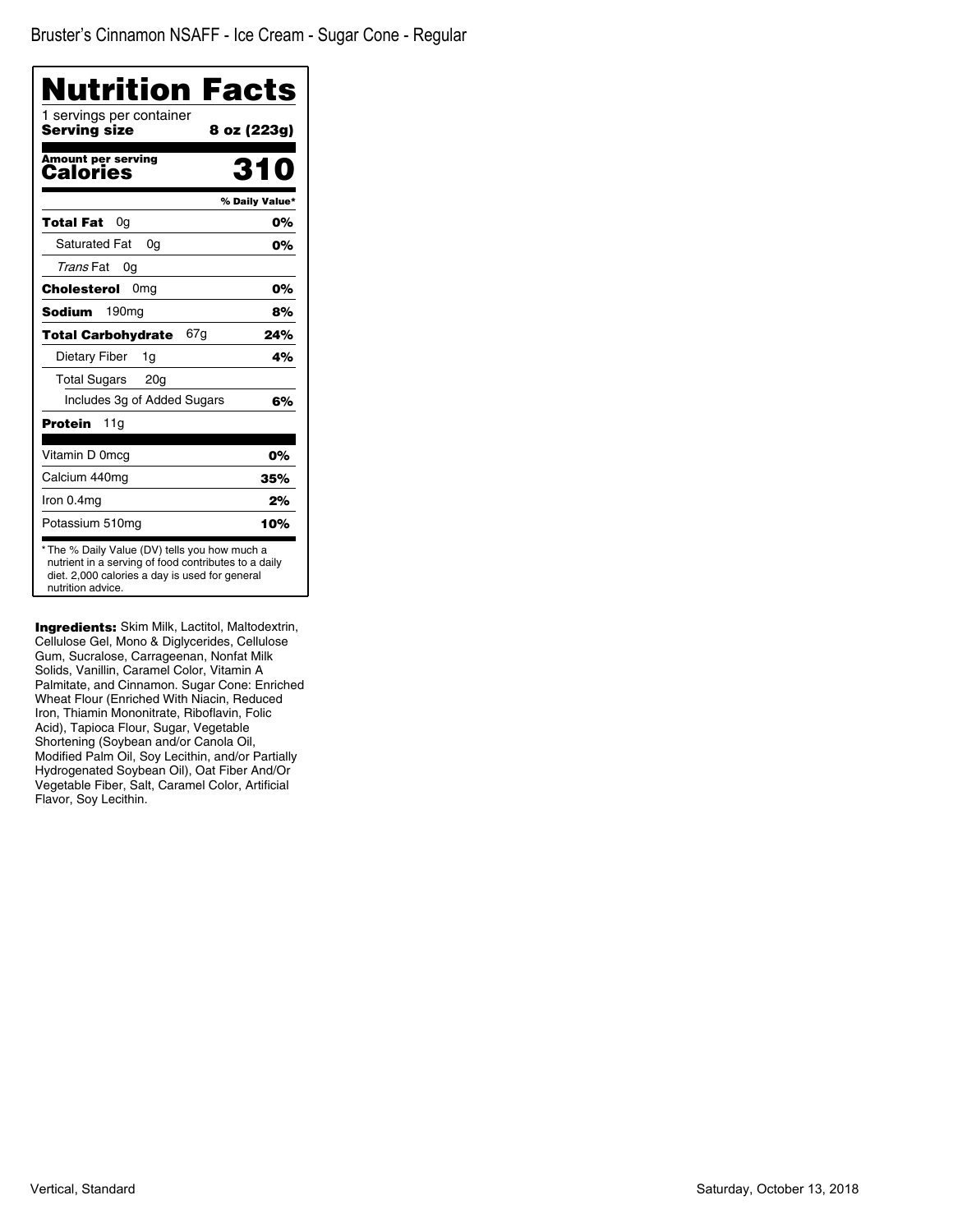| <b>Nutrition Facts</b><br>1 servings per container |                |
|----------------------------------------------------|----------------|
| Serving size                                       | 10.5 oz (293g) |
| <b>Amount per serving</b><br>Calories              | nn             |
|                                                    | % Daily Value* |
| Total Fat<br>0g                                    | 0%             |
| <b>Saturated Fat</b><br>0a                         | 0%             |
| Trans Fat<br>0g                                    |                |
| 0 <sub>mg</sub><br>Cholesterol                     | 0%             |
| <b>Sodium</b><br>240 <sub>mg</sub>                 | 10%            |
| 85g<br><b>Total Carbohydrate</b>                   | 31%            |
| Dietary Fiber<br>2g                                | 7%             |
| <b>Total Sugars</b><br>25 <sub>g</sub>             |                |
| Includes 3g of Added Sugars                        | 6%             |
| Protein<br>14g                                     |                |
| Vitamin D 0mcg                                     | 0%             |
| Calcium 580mg                                      | 45%            |
| Iron 0.4mg                                         | 2%             |
| Potassium 370mg                                    | 8%             |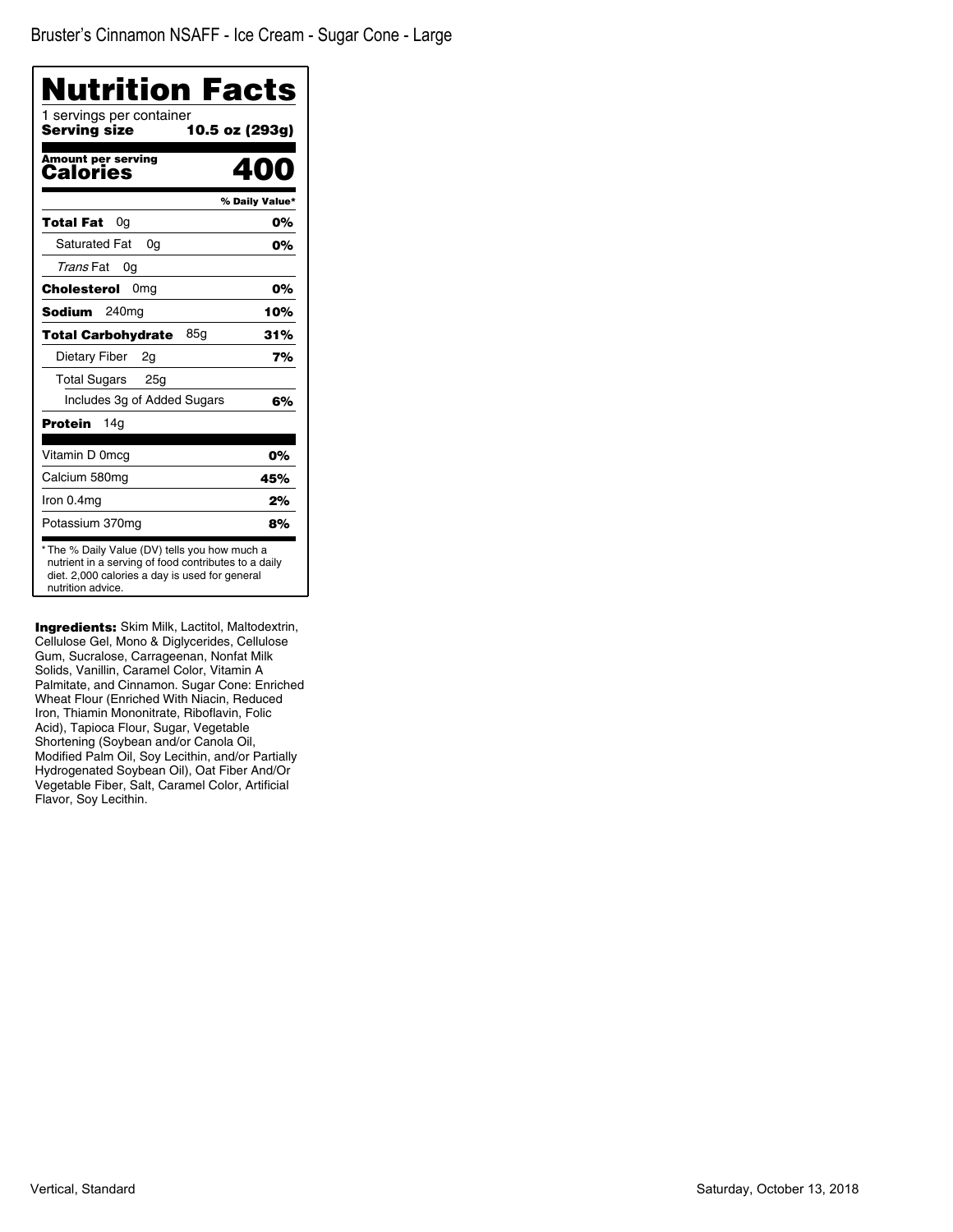| Nutrition Facts                          |                |
|------------------------------------------|----------------|
| 1 servings per container<br>Servina size | 3.6 oz (100g)  |
| <b>Amount per serving</b><br>Calories    | 210            |
|                                          | % Daily Value* |
| Total Fat<br>Зg                          | 4%             |
| <b>Saturated Fat</b><br>1q               | 5%             |
| Trans Fat<br>0g                          |                |
| 10 <sub>mg</sub><br>Cholesterol          | 3%             |
| Sodium<br>55 <sub>mq</sub>               | 2%             |
| 41a<br><b>Total Carbohydrate</b>         | 15%            |
| Dietary Fiber<br>0a                      | 0%             |
| <b>Total Sugars</b><br>16g               |                |
| Includes 10g of Added Sugars             | 20%            |
| <b>Protein</b><br>5g                     |                |
| Vitamin D 0mcg                           | 0%             |
| Calcium 140mg                            | 10%            |
| Iron 0.6mg                               | 4%             |
| Potassium 160mg                          | 4%             |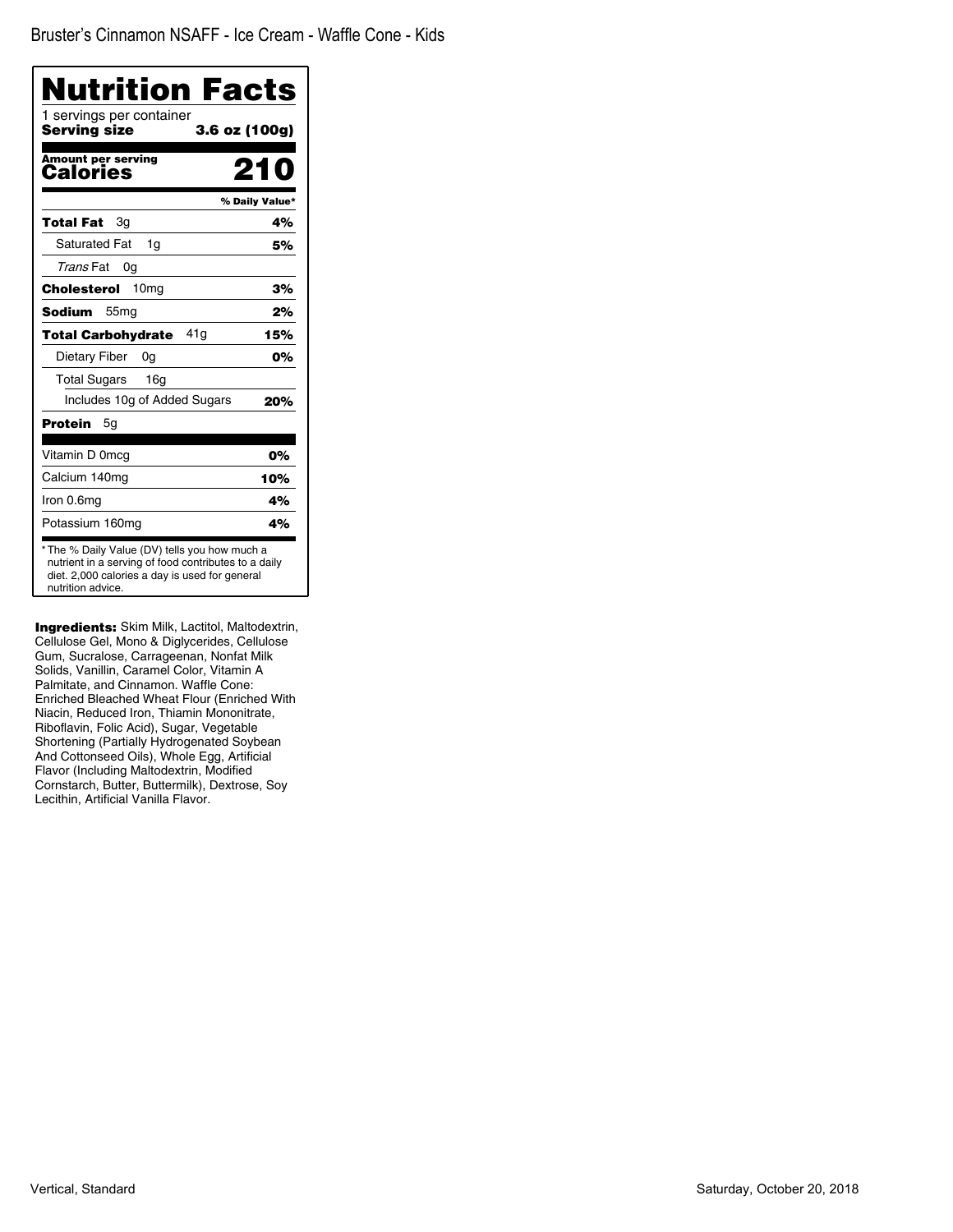| Nutrition Facts                          |                |
|------------------------------------------|----------------|
| 1 servings per container<br>Serving size | 6.1 oz (170g)  |
| Amount per serving<br>Calories           | RNO            |
|                                          | % Daily Value* |
| Total Fat<br>Зq                          | 4%             |
| <b>Saturated Fat</b><br>1g               | 5%             |
| Trans Fat<br>0g                          |                |
| 10 <sub>mg</sub><br>Cholesterol          | 3%             |
| 110 <sub>mg</sub><br>Sodium              | 5%             |
| 59a<br><b>Total Carbohydrate</b>         | 21%            |
| Dietary Fiber<br><1a                     | 4%             |
| <b>Total Sugars</b><br>21g               |                |
| Includes 10g of Added Sugars             | 20%            |
| <b>Protein</b><br>9g                     |                |
| Vitamin D 0mcq                           | 0%             |
| Calcium 280mg                            | 20%            |
| Iron 0.6mg                               | 4%             |
| Potassium 330mg                          | 8%             |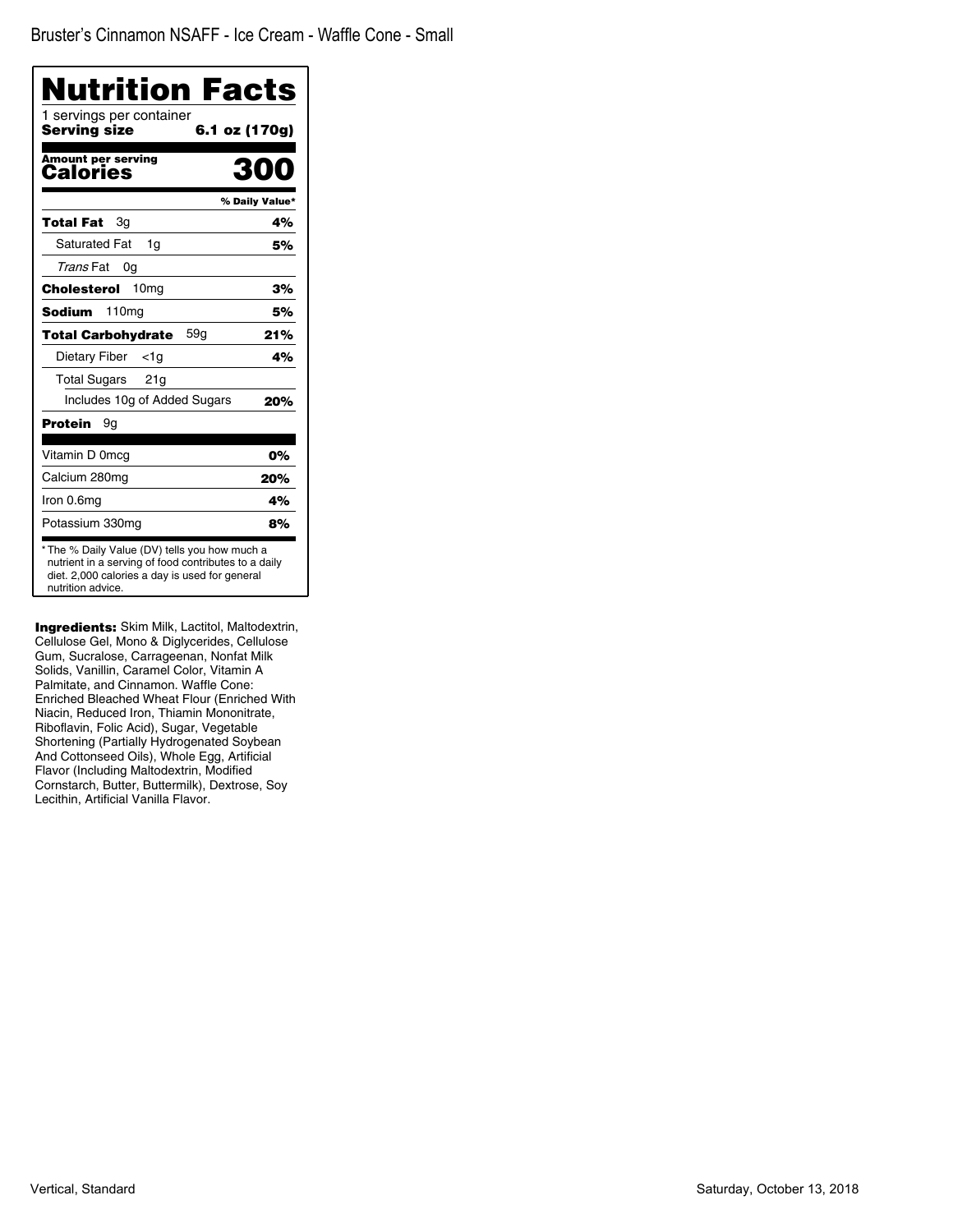| Nutrition Facts                                                                                                                                                              |                |
|------------------------------------------------------------------------------------------------------------------------------------------------------------------------------|----------------|
| 1 servings per container<br>Servina size<br>8.6 oz (240g)                                                                                                                    |                |
| <b>Amount per serving</b><br>Calories                                                                                                                                        | 39             |
|                                                                                                                                                                              | % Daily Value* |
| Total Fat<br>Зg                                                                                                                                                              | 4%             |
| <b>Saturated Fat</b><br>1q                                                                                                                                                   | 5%             |
| Trans Fat<br>0g                                                                                                                                                              |                |
| 10 <sub>mg</sub><br>Cholesterol                                                                                                                                              | 3%             |
| 170 <sub>mg</sub><br>Sodium                                                                                                                                                  | 7%             |
| 78a<br><b>Total Carbohydrate</b>                                                                                                                                             | 28%            |
| Dietary Fiber<br>1g                                                                                                                                                          | 4%             |
| Total Sugars<br>27g                                                                                                                                                          |                |
| Includes 10g of Added Sugars                                                                                                                                                 | 20%            |
| Protein<br>12g                                                                                                                                                               |                |
| Vitamin D 0mcg                                                                                                                                                               | 0%             |
| Calcium 420mg                                                                                                                                                                | 30%            |
| Iron 0.6mg                                                                                                                                                                   | 4%             |
| Potassium 490mg                                                                                                                                                              | 10%            |
| * The % Daily Value (DV) tells you how much a<br>nutrient in a serving of food contributes to a daily<br>diet. 2,000 calories a day is used for general<br>nutrition advice. |                |